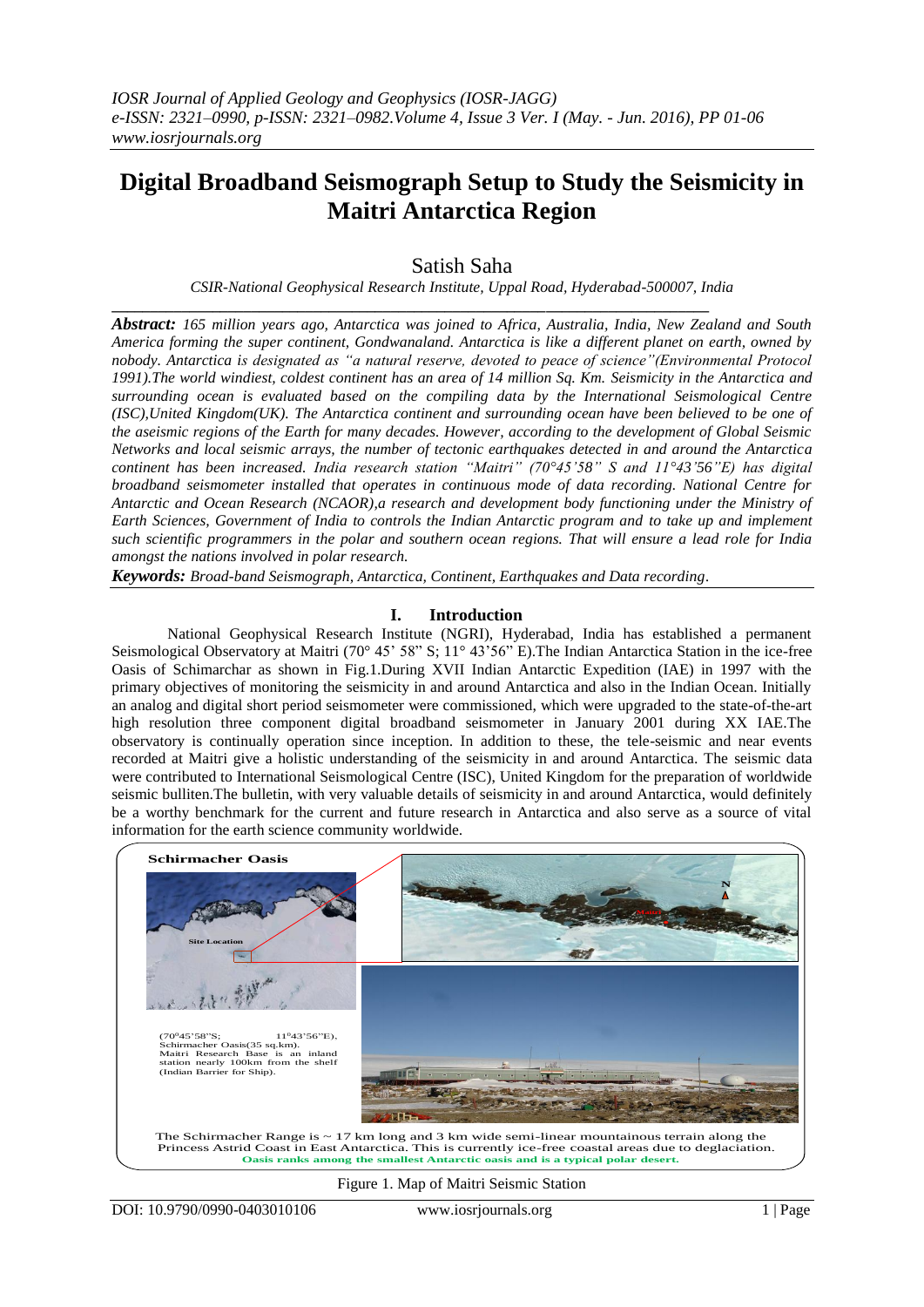### **Objective and function of India Antarctica Expedition**

- 1. To undertake, aid, promote guide and co-ordinate scientific research in the fields of polar science and Southern Ocean Oceanography.
- 2. To establish and maintain to monitor seismic activity in the icy continent of Antarctica.
- 3. Antarctica is the world's greatest natural laboratory and attract scientist for research. It is a stable platform for caring out scientific investings.Being far away from all industrial areas remains an unpolluted region. The changes due to pollution all the Globe can be monitor from here.
- 4. Contributing data to National Earthquake Information Centre (NEIC), Colorado is a part of United States Geological Survey (USGS) and International Seismological Centre (ISC), UK through NCAOR, Goa.
- 5. Seismological observatory Maitri has gone global by becoming one of the permanent seismic stations in Antarctic Seismic Web Resource (AnSWeR).To play a perceptible and active role in Antarctica affairs in the International platform of Nations.

# **II. Instrumentation**

### **1. Construction of Seismic Vault**

To have long term stability in monitoring of seismicity, stationary instrumentation scheme is used. Three channel digital broadband seismometer is installed in underground pit of over 2 meters has been dug in the bedrock. A specially designed thermally insulated vault of dimension 2m (length)  $\times$  1m (width)  $\times$  2m (depth) was housed inside the pit , as the digital broadband seismometers are highly sensitive to temperature and atmospheric variations. The schematic diagram of the vault is shown in Fig. 2 [1]. The seismic vault is suitably covered by adiabatic walls and also is temperature controlled electronically to maintain a constant temperature inside vault at  $15^{\circ} \pm 0.5^{\circ}$ C as shown in Figure 3.



- Figure 2. The completed seismic vault platform anchored to the bedrock.
- **2. Installation of digital Broad-band Seismometer**



Figure 3. Installation of Broadband Seismometer inside the Seismic Vault.

## **3. Set-up of Seismograph Unit**

Seismograph unit setup at Maitri Antarctica as shown in Fig 4.Consists of 3-channel Broadband Digital Seismometer is a force-balance feedback type, featuring low noise and large dynamic range with a frequency bandwidth of 0.0083 Hz to 50 Hz, sensitivity of 2000V/m/s and power consumption of 1.3 W [2]. It is sensitive to diurnal temperature variation and hence it will be enclosed with a thermal shield cover.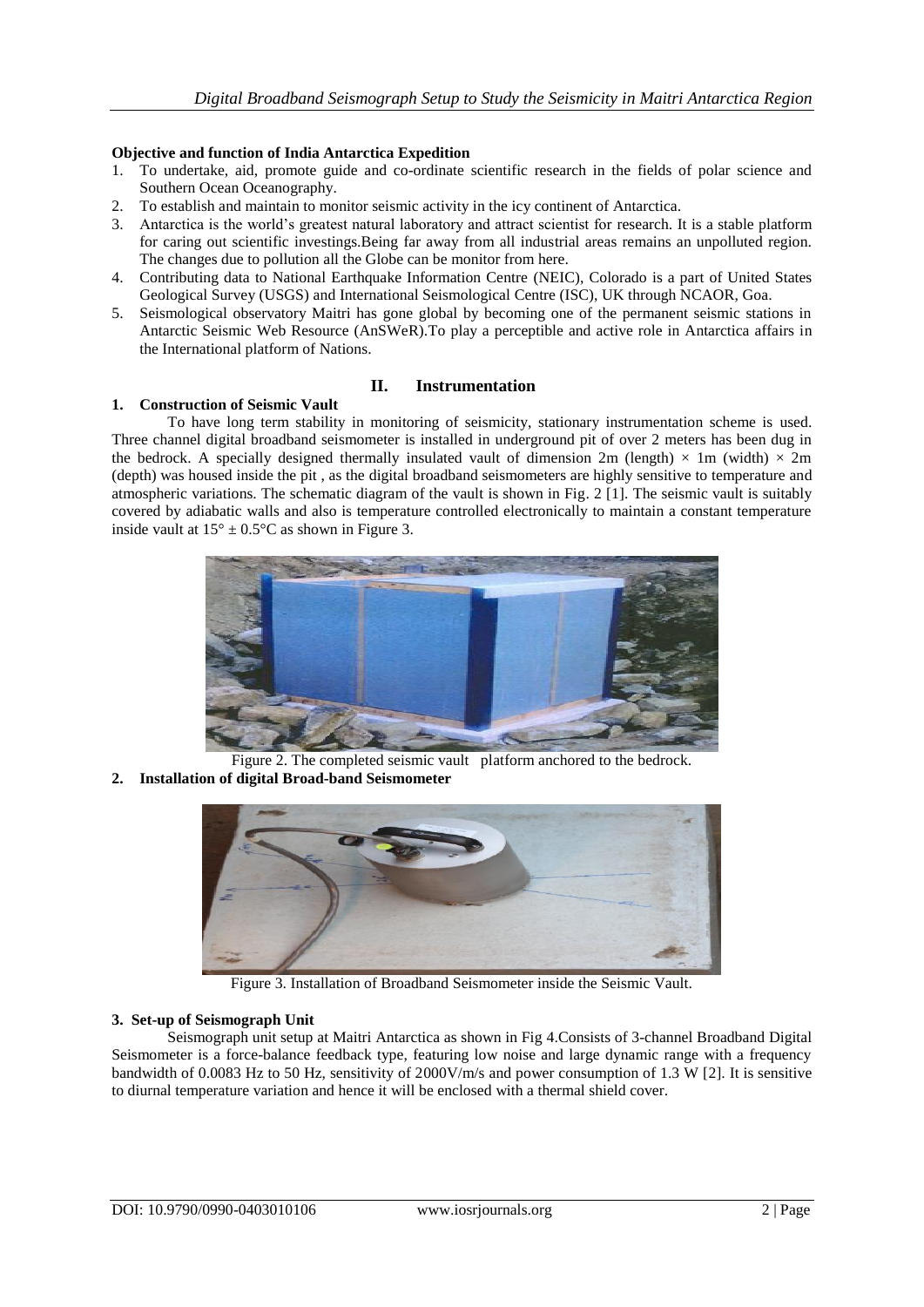

Figure 4. Block diagram of Seismograph Setup at Maitri Antarctica

The Data Acquisition System (DAS) is a 3 channel, 24-bit Broadband seismic recorder. The DAS is a compact, lightweight, low power consumption system and has 6 input/output connectors, LCD display. It has 10 to 16 VDC input and dynamic range of  $> 135$  dB [4]. The seismic data recorded by DAS is locally stored in the compact flash card of 4 Gb as well as it if FTP to NCAOR,Goa data server time to time. The Global Positioning System (GPS) uses linked set of 24 satellites to give the location of the seismic station as well as the accurate time, which is tagged on to digital data. The unit is powered by 12 V DC from DAS.It supplies time and position information serially to the DAS together with 1 Hz pulse.

# **4. Data Processing and Analysis**

The data acquired was processed and analyzed at National Geophysical Research Institute (NGRI), Hyderabad. SEISAN the earthquake analysis software [3] was used for the final processing and analysis of data. The seismic station of Maitri, Antarctica, was one of the primary Indian station has gone global by figuring in Antarctic Seismic Web Resource, with station code MAIT,Picking P and S phases in the digital seismograms and computed the epicentral distance from the difference of P and S arrival time. After final analysis of seismic broadband digital data, the complete phase data had been reported to ISC, and to be included in the global data center for global access by any other agency and can be accessed at: [http://www.isc.ac.uk](http://www.isc.ac.uk/)

# **III. Earthquakes of Antarctica- John Search**

Antarctica is mostly earthquake free. Only a few earthquakes greater than magnitude 3.0 have been recorded on continent. The list of Antarctica earthquakes shown in table 1.

| Tuote 1, Enst of Earling autos in Financifea region |            |    |                                       |           |                                             |  |  |  |
|-----------------------------------------------------|------------|----|---------------------------------------|-----------|---------------------------------------------|--|--|--|
| S/N                                                 | Year       | of | Region of earthquake                  | Magnitude | Cause of Earthquake                         |  |  |  |
|                                                     | Earthquake |    |                                       |           |                                             |  |  |  |
|                                                     | 1952       |    | Northern Victoria Land                | 4.0       |                                             |  |  |  |
|                                                     | 1974       |    | Northern Victoria Land                | 4.9       | Tectonic earthquake, but was most likely    |  |  |  |
|                                                     |            |    |                                       |           | a result of movements within ice.           |  |  |  |
| 3.                                                  | 1982       |    | East Antarctica, about 1200 Km from   | 4.5       | This is the first earthquake located in the |  |  |  |
|                                                     |            |    | the coast of Droning Maud Land        |           | interior of the Antarctica continent.       |  |  |  |
| $\overline{4}$ .                                    | 1995       |    | 82.064 S, 49.993 N                    | 4.7       |                                             |  |  |  |
|                                                     | 1999       |    | 71.049 S.23.335 E                     | 3.4       | <b>Oueen Maud Land</b>                      |  |  |  |
| 6.                                                  | 1998       |    | <b>Balleny Island Region</b>          | 8.1       | This was caused by post glacial rebound.    |  |  |  |
|                                                     | 2007       |    | <b>Australian Antarctic Territory</b> | 5.8       |                                             |  |  |  |

| Table 1: List of Earthquakes in Antarctica region |  |  |
|---------------------------------------------------|--|--|

Cause of Antarctic earthquake are, post glacial rebound, fracturing of the ice sheet, calving of icebergs from the Ross Ice Shelf, and volcanic activity. Antarctica, on average, is the coldest, driest, and windiest continent and has the highest average elevation of all the continents. The temperature in Antarctica has reached - 89°C (-129°F).There are no permanent human residents, but anywhere from 1000 to 5000 people reside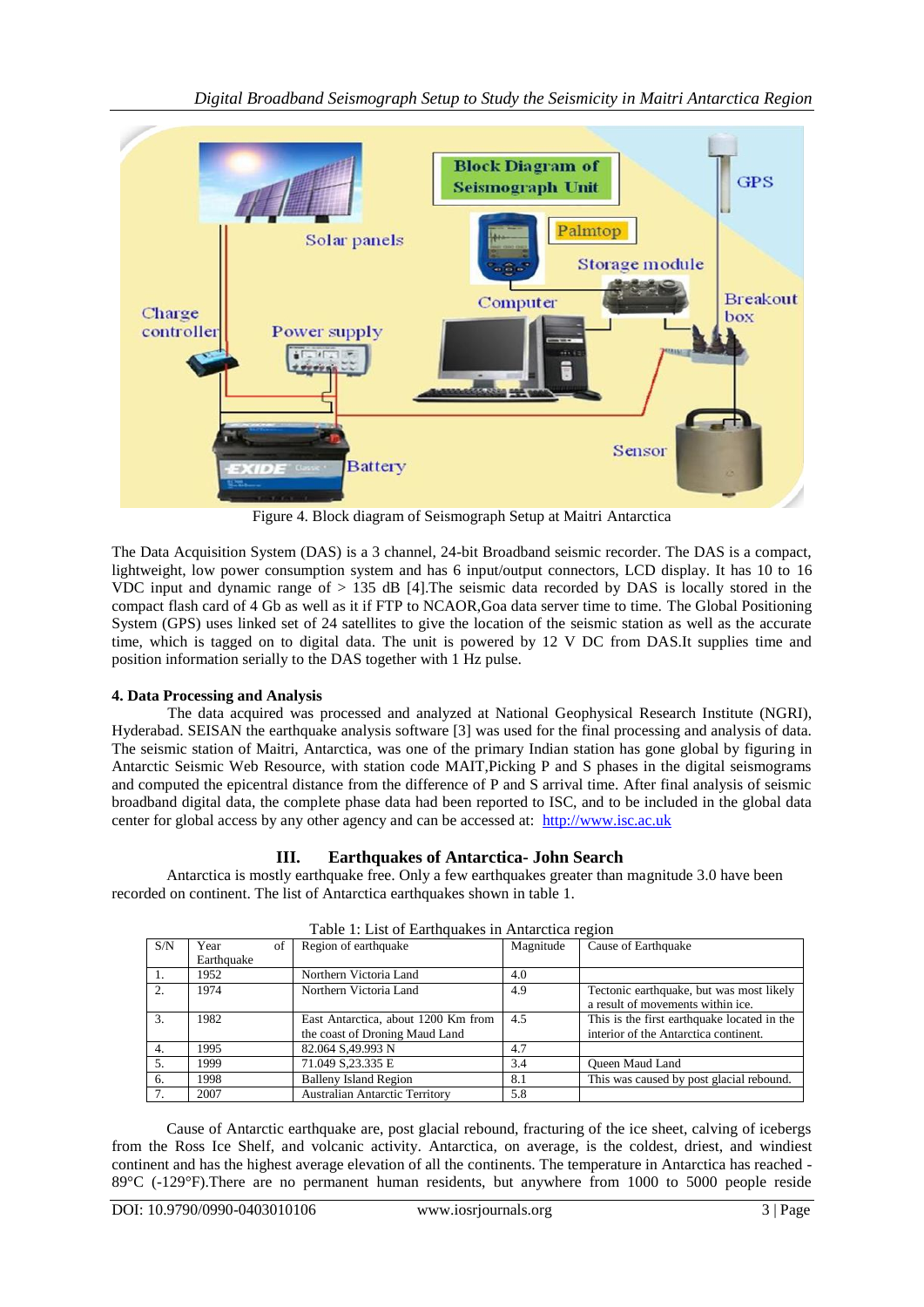throughout the year at the research stations scattered across the continent. Not own by any countries. It is a land that symbolizes unit and fraternity. Table 2 shows the members (Approx.) from different countries stays for research work today in Antarctica.

| S/N               | Country of Origin     | Population      |
|-------------------|-----------------------|-----------------|
| 1.                | Argentina             | 667             |
| $\overline{2}$ .  | Australia             | 200             |
| 3.                | <b>Brazil</b>         | 40              |
| 4.                | Chile                 | 359             |
| 5.                | China                 | 90              |
| 6.                | France                | 125             |
| 7.                | Italy                 | 60              |
| 8.                | Germany               | 90              |
| 9.                | India                 | 65              |
| 10.               | Japan                 | 125             |
| 11.               | New Zealand           | 85              |
| 12                | Norway                | 44              |
| 13.               | Poland                | 40              |
| 14.               | South Korea           | 70              |
| 15.               | Russia                | 429             |
| 16.               | South Africa          | 80              |
| 17.               | Ukraine               | $\overline{24}$ |
| 18.               | <b>United Kingdom</b> | 217             |
| 19.               | Uruguay               | 70              |
| 20.               | <b>USA</b>            | 1293            |
| 21.               | Belgium               | 20              |
| $\overline{22}$ . | Bulgaria              | 200             |
| 23.               | Czech Republic        | 20              |
| 24.               | Ecuador               | 26.             |
| 25.               | Finland               | 20              |
| 26.               | Peru                  | 28              |
| 27.               | Spain                 | 50              |
| 28.               | Sweden                | 20              |
| 29.               | Romania               | 13              |
|                   | <b>Total</b>          | 4570            |
|                   |                       |                 |

Table 2: Country members staying in Antarctica for research work

India and Antarctic Treaty, India officially acceded to the Antarctic Treaty System on 1 August 1983.On 12 September 1983, the country became the fifteenth Consultative Member of the Antarctic Treaty.

### **IV. Results and Discussion**

### **1. Seismic records**

There are various constraints in seismic site selection, which affect station distribution. If seismic noise is high, benefit of modern instrument is lost and poor detection will results. If we compare Hyderabad and Maitri seismic station. Maitri is a stable platform for caring out scientific investing being far away from all industrial areas remains an unpolluted region. The changes due to pollution all the Globe can be monitor from here. The motion is recorded in 3 directions (one vertical and two horizontal) with digital broadband seismometers in the frequency range 0.0083 Hz to 50 Hz .The sampling rate is 100 sec.The seismic noise is a permanent motion of the earth. It includes, Microseismic primarily due to the interaction of ocean with solid earth with periods T=4-10s.They are mostly Rayleigh waves. Noise of anthropogenic origin is more complex and appears predominantly at period T<1s due to anthropic activity. It includes body waves (P and S waves) and surface waves (Rayleigh and Love) generated by traffic, industrial and domestic activity and the interaction of wind with buildings. .To check the site characteristic at each site, Maitri seismic station have no cultural noise seen in Seismogram during austral winter record whereas Hyderabad seismic station have microseismic noise are clearly visible in the austral winter seismogram record as shown in Fig.5.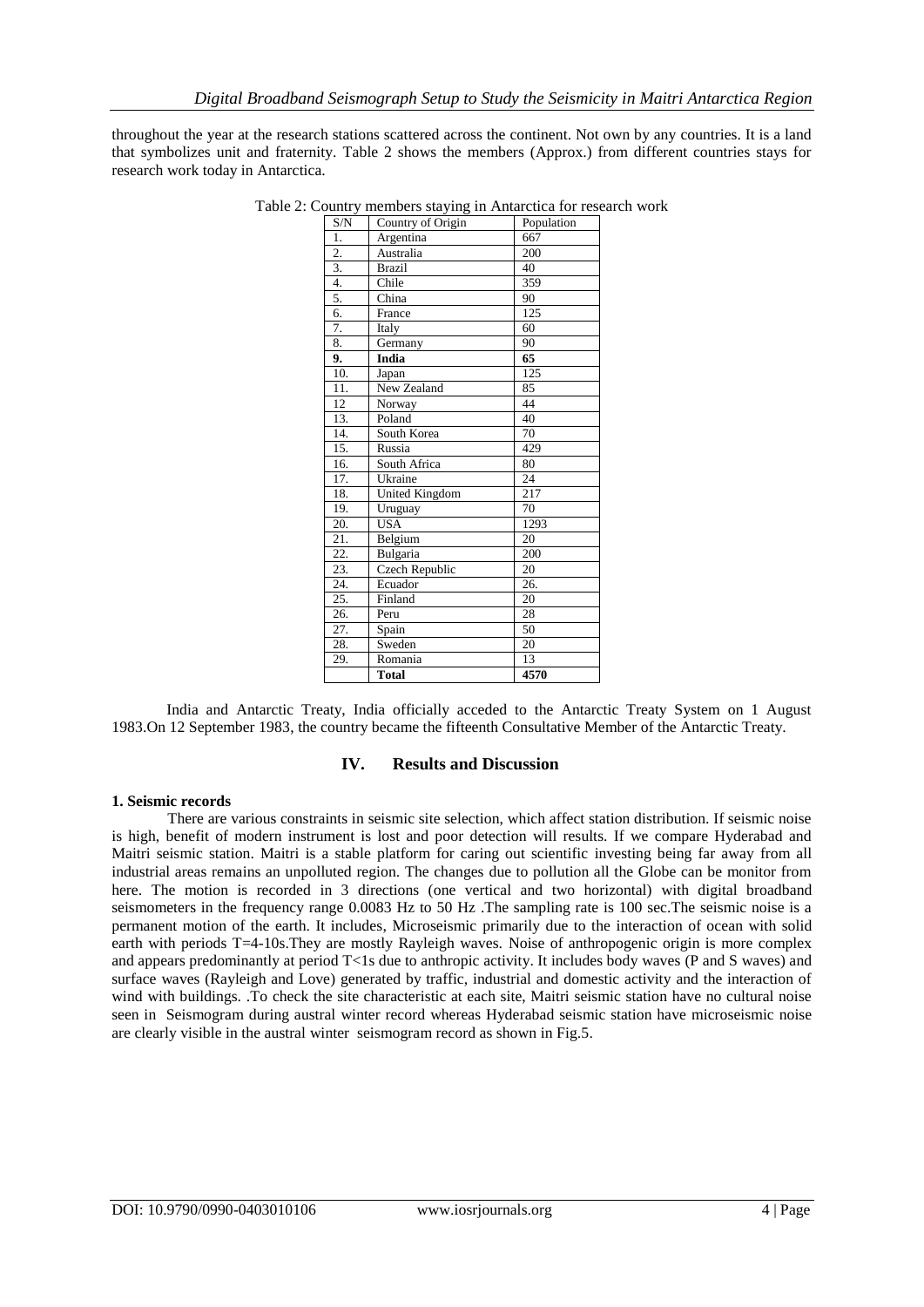

Figure 5. Austral winter Seismogram record of Maitri and Hyderabad Seismic Station

### **2. Site Response Study**

Ambient noise is analyzed using J-Sesame software [4] for Maitri and Hyderabad broad-band seismograph data. The Horizontal to Vertical (H/V) method appears as a valuable tool to investigate the seismic properties. Horizontal to vertical spectral ratio commonly used to analyze soil response for seismic risk evaluation. It reveals a main resonance peak in spectral ratio at frequency 18.5 Hz and amplification factor 0.7 for Maitri data and 10.5 Hz with amplification factor 1.9 in case of Hyderabad data. Dominant frequency observed at each seismic station, where amplification is strongest and a peak can be seen in the H/V ratio. It is observed that as Value of dominant frequency (DF) increase, the destruction from earthquakes decreases and dominant frequency can be related to the geological conditions and intensity damage that characteristize site [5].



at Maitri Seismic Site.